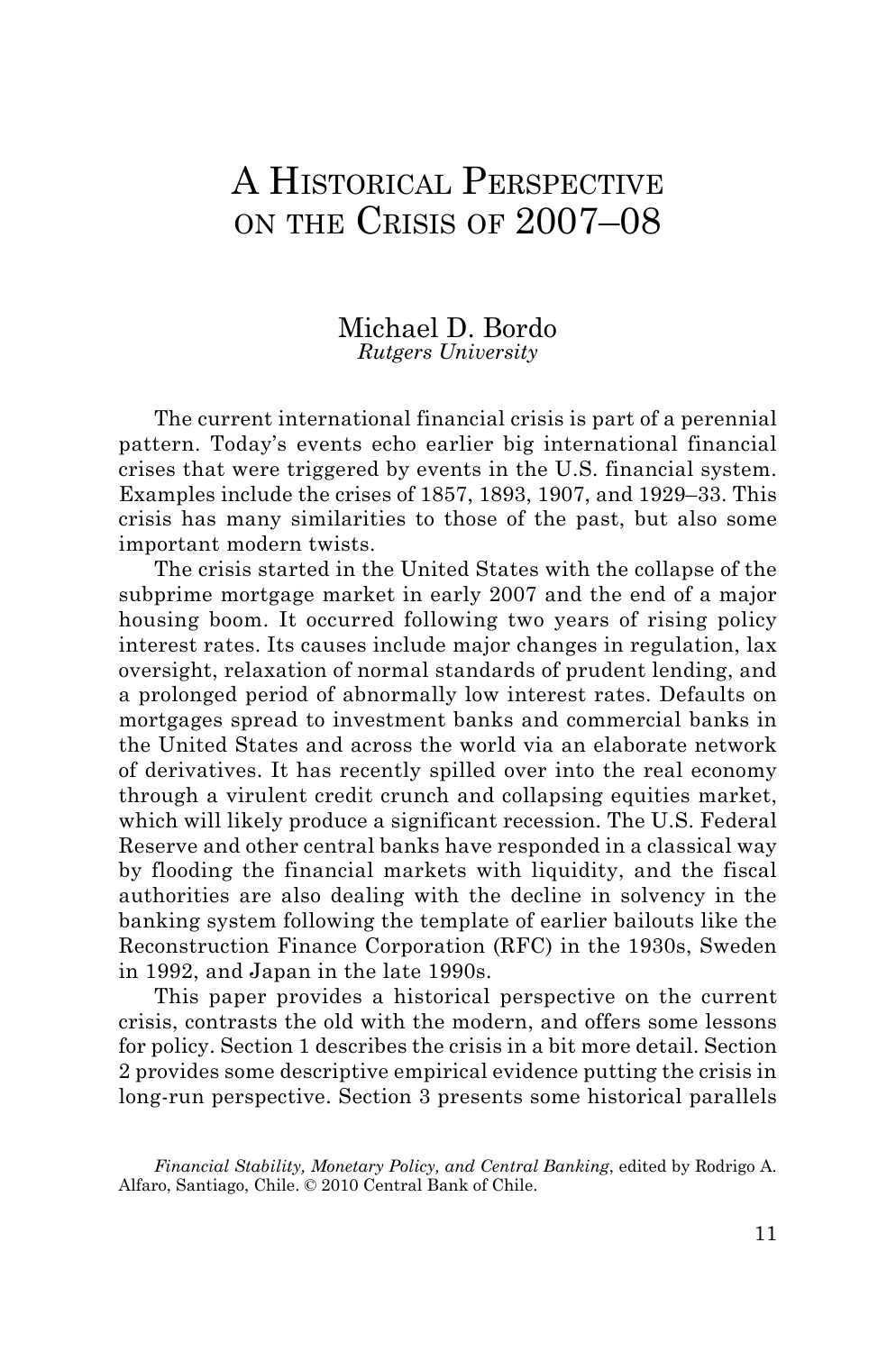and modern twists of the crisis. Section 4 discusses some of the issues in historical perspective for the emerging market economies. Finally, section 5 concludes with a discussion of the policy issues.

# **1. The Crisis**

The crisis occurred following two years of rising policy interest rates. Its causes include major changes in regulation, lax regulatory oversight, a relaxation of normal standards of prudent lending, and a period of abnormally low interest rates. The default on a significant fraction of subprime mortgages produced spillover effects around the world via the securitized mortgage derivatives into which these mortgages were bundled, to the balance sheets of investment banks, hedge funds, and conduits (which are bankowned but off the banks' balance sheets), which intermediate between mortgage-backed and other asset-backed commercial paper and long-term securities. The uncertainty about the value of the securities collateralized by these mortgages spread uncertainty about the soundness of loans for leveraged buyouts. All of this led to the freezing of the interbank lending market in August 2007 and substantial liquidity injections subsequently by the U.S. Federal Reserve and other central banks.

Since then, the Fed both extended and expanded its discount window facilities and cut the funds rate by 300 basis points. The crisis worsened in March 2008 with the rescue of the Bear Stearns investment bank by J.P. Morgan, backstopped by funds from the Federal Reserve. The rescue was justified on the grounds that Bear Stearns's exposure to counterparties was so extensive that a worse crisis would follow if it were not bailed out. The March crisis also led to the creation of a number of new discount window facilities which gave investment banks access to liquidity and which broadened the collateral acceptable for discounting. The next major event was a Fed-Treasury bailout and partial nationalization of the insolvent government-sponsored enterprises (GSEs), Fannie Mae and Freddie Mac, in July on the grounds that they were crucial to the functioning of the mortgage market.

Events took a turn for the worse in September, when the Treasury and the Fed allowed the investment bank Lehman Brothers to fail in an attempt to prevent moral hazard by to discouraging the belief that all insolvent institutions would be saved. It was argued that Lehman was both in worse shape and less exposed to counterparty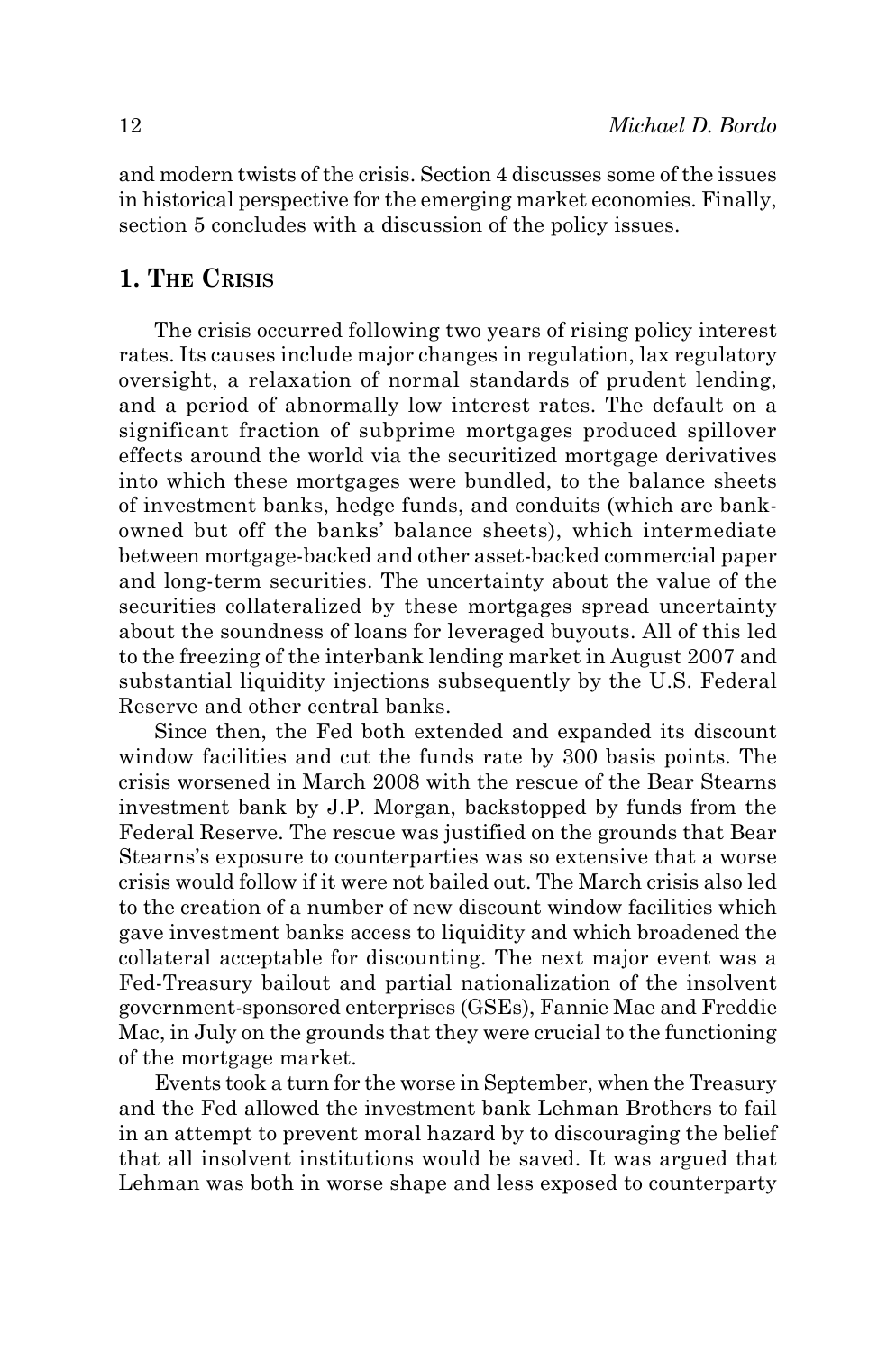risk than Bear Stearns. The next day the authorities bailed out and nationalized the insurance giant AIG, fearing the systemic consequences for collateralized default swaps (insurance contracts on securities) if it were allowed to fail. The fallout from the Lehman bankruptcy then turned the liquidity crisis into a full-fledged global credit crunch and stock market crash (as described in Kindleberger, 1978) as interbank lending effectively seized up on the fear that no banks were safe.

 In the ensuing atmosphere of panic, along with Fed liquidity assistance to the commercial paper market and the extension of the safety net to money market mutual funds, the U.S. Treasury sponsored its Troubled Asset Relief Plan (TARP) whereby \$700 billion could be devoted to the purchase of heavily discounted mortgage-backed and other securities to remove them from the banks' balance sheets and hopefully restore bank lending. The bill was initially rejected by the Congress, but it was passed a week later after the Senate added on many politically popular and expensive items.

In early October, the crisis spread to Europe and to the emerging countries as the global interbank market ceased functioning. The U.K. authorities responded by pumping equity into British banks, guaranteeing all interbank deposits, and providing massive liquidity. The E.U. countries responded in kind. On 13 October, the U.S. Treasury followed suit with a plan to inject \$250 billion into the U.S. banks to provide insurance of senior interbank debt and unlimited deposit insurance coverage for non-interest-bearing deposits. Time will tell whether these plans, which are similar to earlier, mainly successful, rescue packages like the RFC in the United States in the 1930s and the Swedish and Japanese rescues in the 1990s, may solve the solvency crisis.

# **2. Some Descriptive Historical Evidence**

Today's turmoil must be viewed in historical perspective. Figure 1 provides some background evidence for the United States over the past century. Panel A, from 1953 to September 2008, shows the monthly spreads between the Baa corporate bond rate and the ten-year Treasury constant maturity (TCM) bond rate. The spread represents a measure of the financial market's assessment of credit risk, as well as a measure of financial instability reflecting asymmetric information (Mishkin, 1991). Figure 2 takes a longer view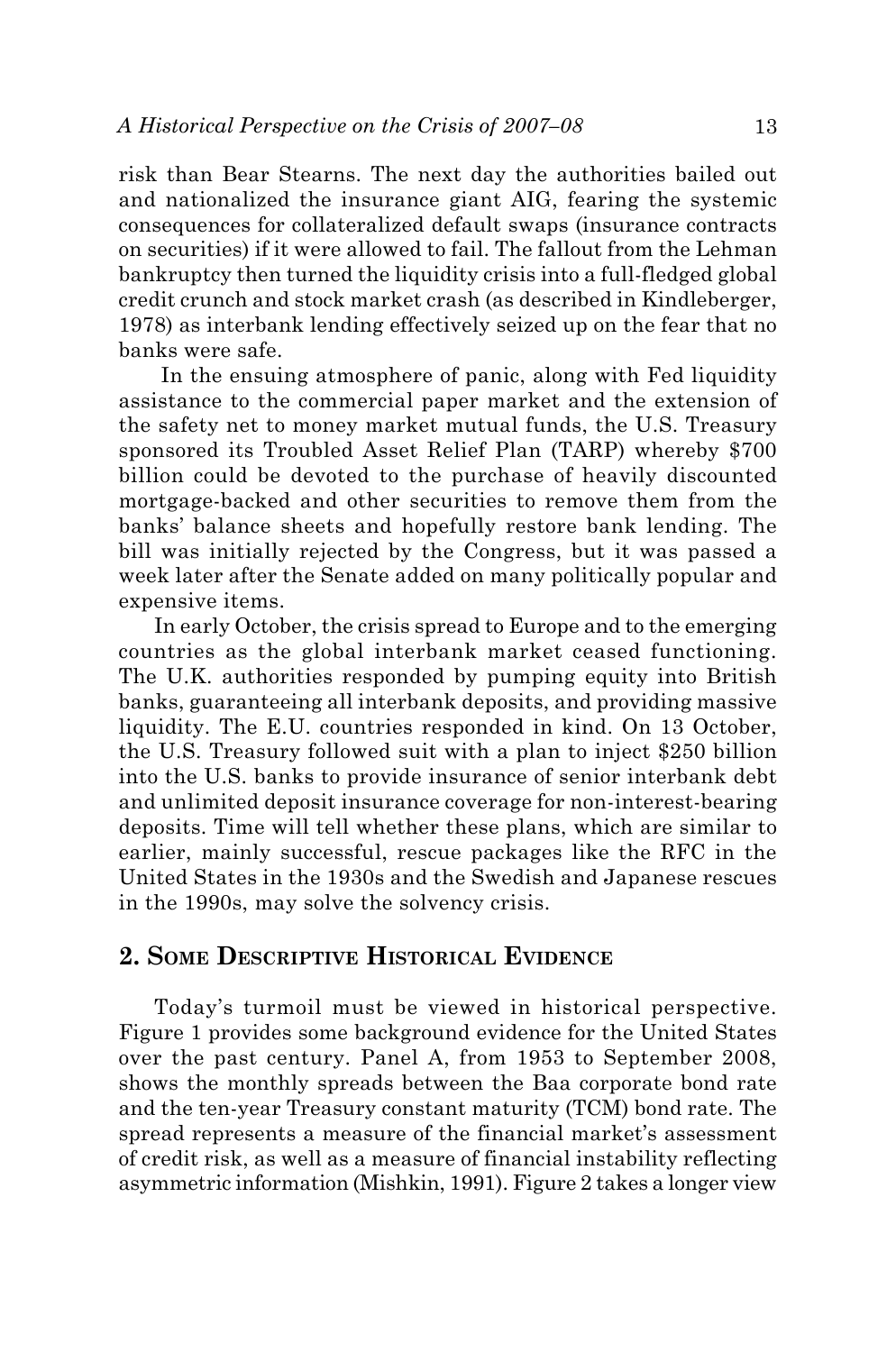and shows the Baa corporate bond rate and the ten-year composite Treasury bond rate from 1921 to September 2008. Also displayed in both figures are National Bureau of Economic Research (NBER) recession dates and major financial market events, including stock market crashes, financial crises, and some major political events that affected financial markets. Panel B of figures 1 and 2 show policy interest rates—namely, the Federal funds rate since 1953 and the discount rate for the twentieth century, respectively.

# **Figure 1. The Federal Funds Rate and the Spread between Baa Corporate and Ten-Year TCM Bonds**



#### *A. The Baa–TCM spread*

*B. The Federal funds rate*



Sources: Federal Reserve Board and NBER.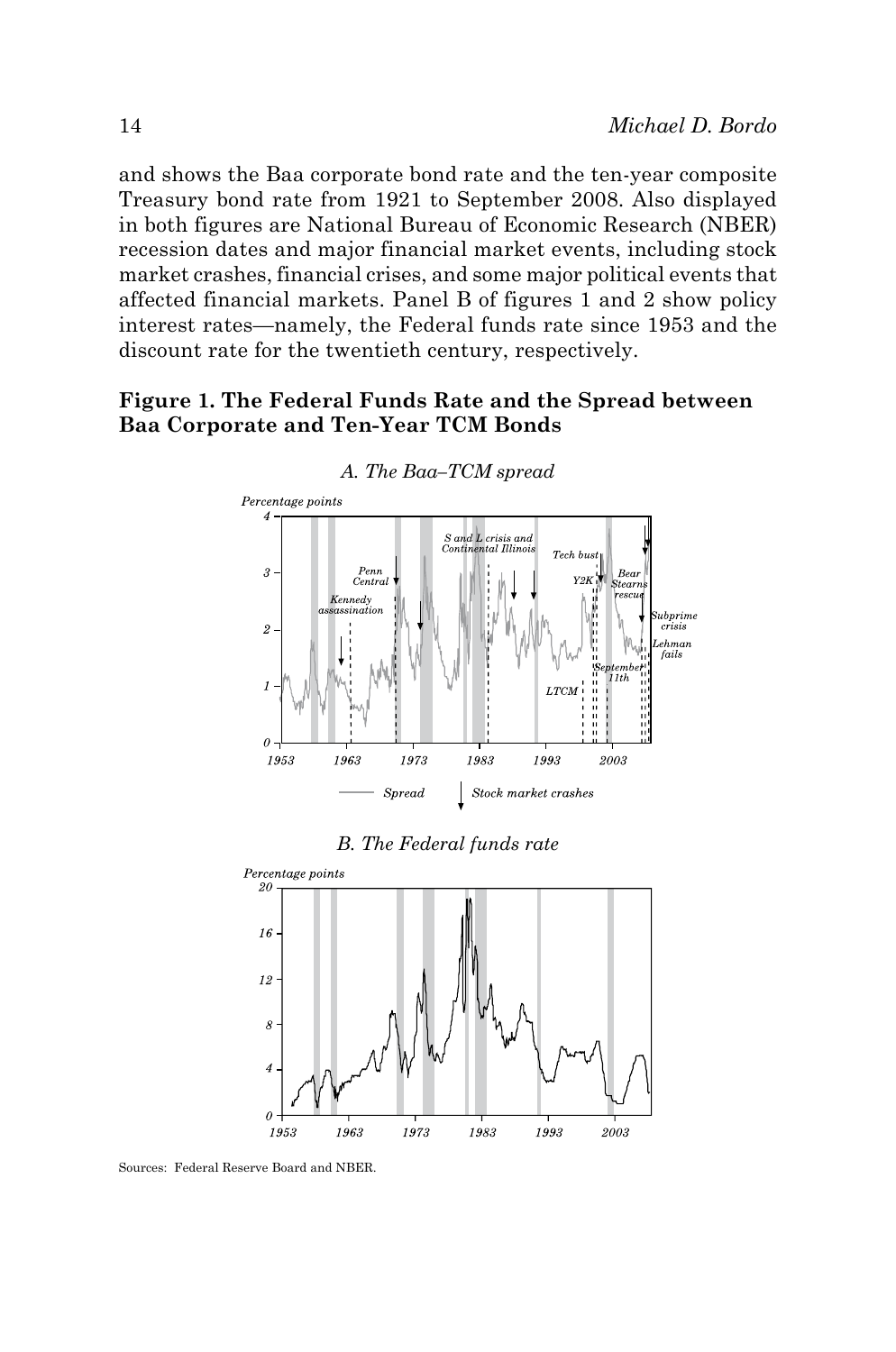#### **Figure 2. The Discount Rate and the Spread between Baa Corporate and Ten-Year Composite Treasury Bonds**



#### *A. The Baa–composite spread*

Sources: Federal Reserve Board and NBER.

As can be seen, the peaks in the credit cycle (proxied by the spreads) are often lined up with the upper turning points in the NBER reference cycles. Many of the events, especially the stock market crashes and the banking crises of the 1930s, occur close to the peaks. Moreover, panel B often shows the policy rate peaking very close to or before the peaks of the credit cycle. Its movements roughly reflect the tightening of policy before the bust and loosening in reaction to the oncoming recession afterward. In the recent crisis, by September 2008 the Baa ten-year TCM spread reached levels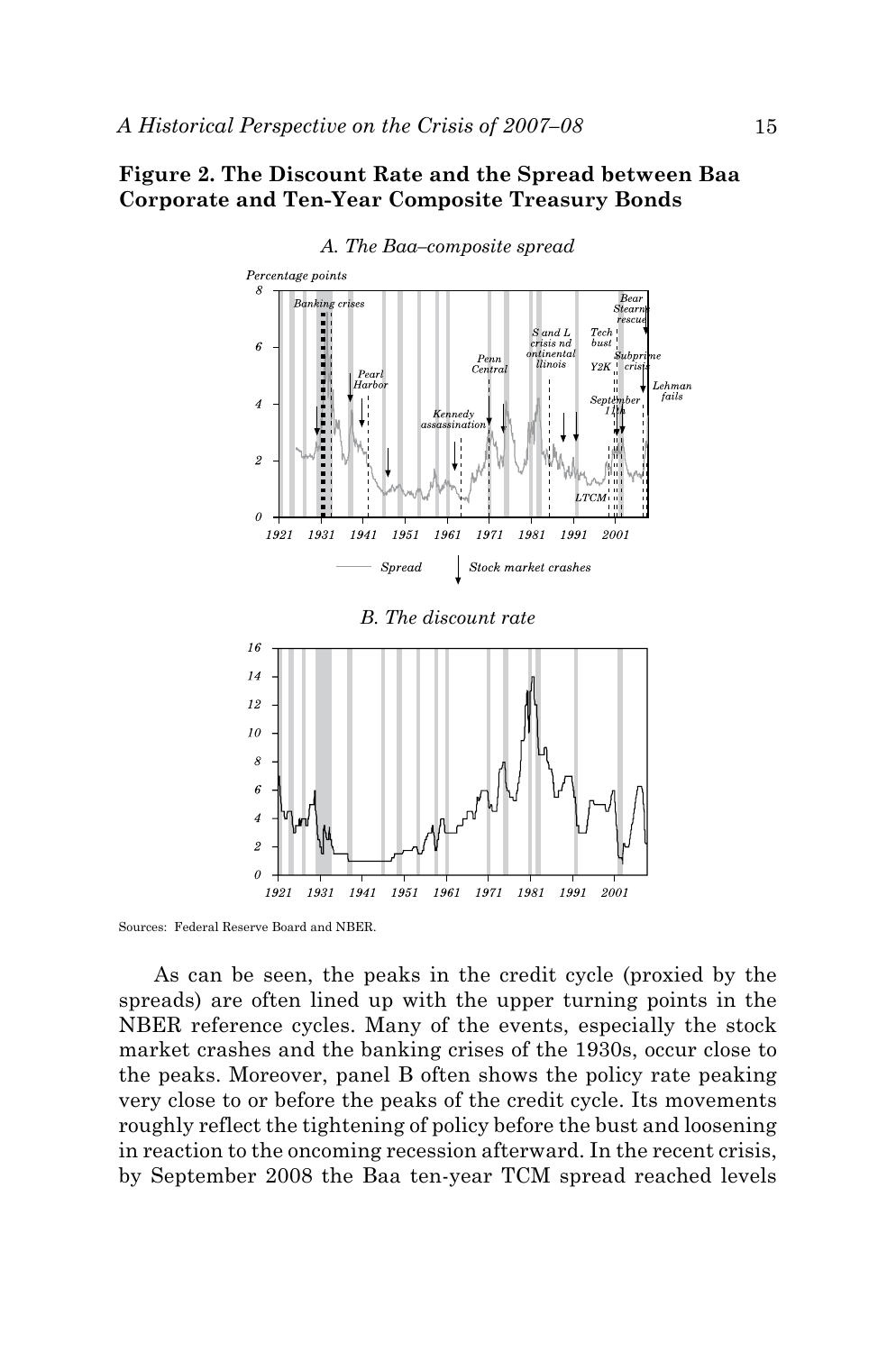comparable to that reached in the last recession in 2001–02 and above that of the credit crunch of 1990–91. The Baa ten-year composite spread was just below the spreads in the early 1980s recession after the Volcker shock and President Carter's credit restraint program. All of these events were associated with significant recessions.

# **3. Historical Parallels and Modern Twists**

Many of the financial institutions and instruments caught up in the crisis are part of the centuries-old phenomenon of financial innovation. The new instruments, which are often devised to avoid regulation, are then put to the test when an economy experiences financial stress such as we have been recently encountering. The rise and fall of financial institutions and instruments occurs as part of a long-standing pattern of booms and busts in the markets for equities, land, commodities, foreign exchange, and other assets. The cycle is financed by credit. Lending booms and busts and the credit cycle are also intimately connected to the business cycle.

A well-known tradition in monetary economics, which goes back to the nineteenth century and in the twentieth century was fostered by Mitchell (1913), Fisher (1933), Minsky (1977), Kindleberger (1978), and others, tells the tale of a business cycle upswing driven by what Fisher called a displacement (that is, an exogenous event that provides new profitable opportunities for investment) leading to an investment boom financed by bank money (and accommodative monetary policy) and by new credit instruments (financial innovation). The boom leads to a state of euphoria in which investors have difficulty distinguishing sound from unsound prospects and in which fraud can be rampant. It can also lead to a bubble characterized by asset prices rising independently of their fundamentals. The boom inevitably leads to a state of overindebtedness, when agents have insufficient cash flow to service their liabilities. In such a situation, a crisis can be triggered by errors in judgment by debtors and creditors in an environment changing from monetary ease to monetary tightening. The crisis can lead to fire sales of assets, declining net worths, bankruptcies, bank failures, and an ensuing recession.

A key dynamic in the crisis is information asymmetry, manifest in the spread between risky and safe securities (Mishkin, 1997). Information asymmetry promotes adverse selection and moral hazard, which are ignored in the boom and come into play with a vengeance in the bust.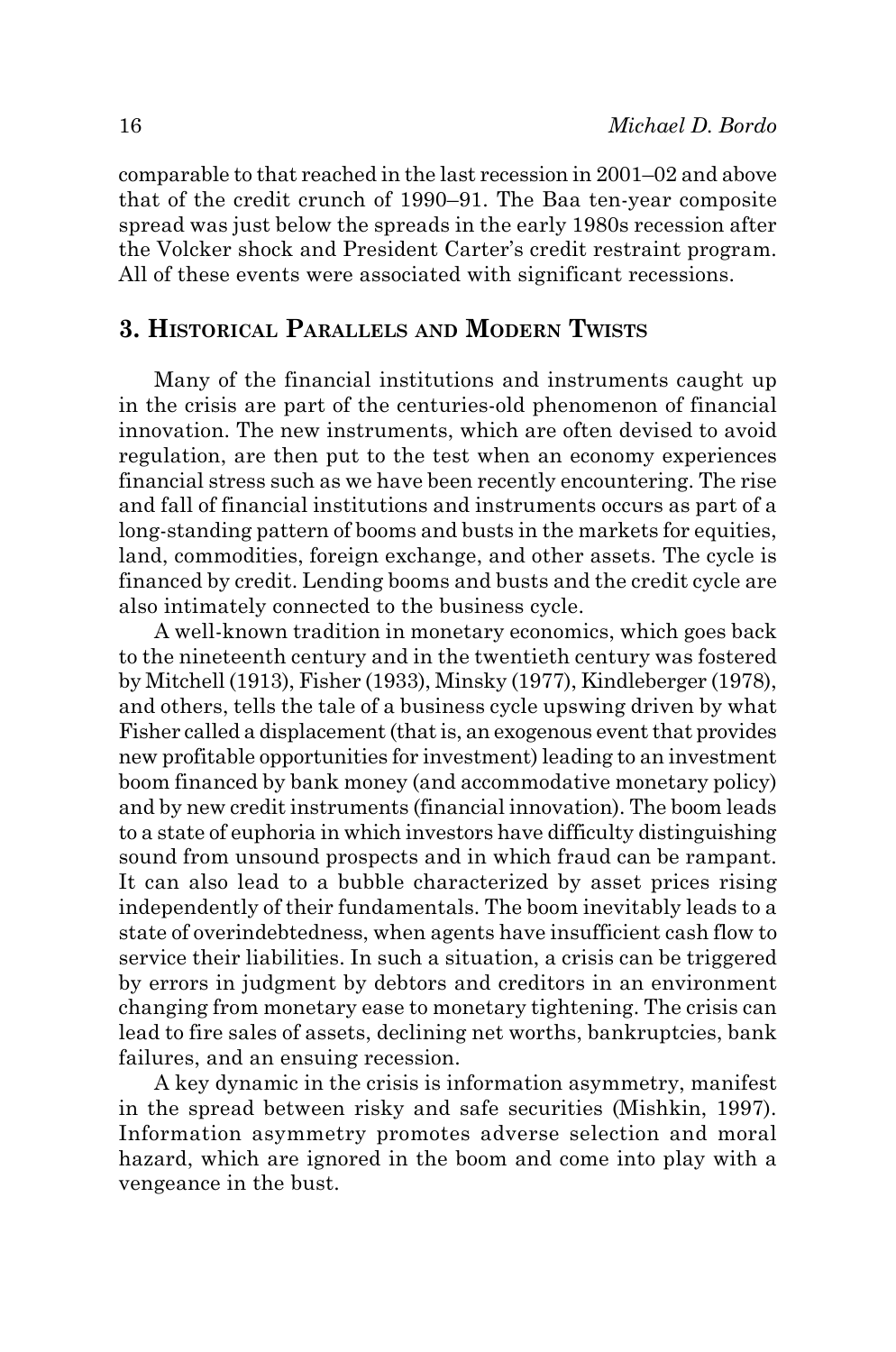Banks played a key role in the traditional story because bank credit largely financed the boom, and the bust was often accompanied by bank failures and banking panics—events which eventually made the downturn worse. This led to the traditional case for the monetary authority to act as a lender of last resort and provide liquidity at penalty rates to the money market and discount window lending to solvent but illiquid banks.

Countercyclical monetary policy is also an integral part of the boom-bust credit cycle. Bordo and Wheelock (2007, 2009) use data for the United States and nine other countries for the past century to show that stock market booms occur in environments of low inflation, rising real GDP growth, and low policy real interest rates. Before World War II, central banks operated under the gold convertibility constraint, so they inevitably tightened their policy rates as the boom progressed and inflationary pressure grew, thus helping to trigger the ensuing crash. The story is similar for housing booms and busts, but they follow a different cycle because of long gestation lags in construction and in the adjustment of prices to a collapse in demand (Leamer, 2007).

Stock market crashes can be serious events leading to a decline in wealth and consumption and a scramble for liquidity, which, in turn, contributes to incipient banking crises. Housing busts also have serious consequences for the banking system, via defaults on mortgages, and for the real economy, via the effect of declining wealth on consumption expenditure, the collapse of residential investment, and a financial accelerator effect as net worths decline. The recent housing boom in the United States was largely triggered by a long period of abnormally low interest rates, attributed to loose monetary policy in 2001–04 in reaction to earlier financial turbulence and fear of deflation and to a global savings glut (Bernanke, 2007). The bust was likely induced by a rise in rates in reaction to the inevitable inflationary pressure.

# **3.1 The Nonbank Financial Sector, Financial Innovation, and Financial Crises**

The traditional financial crisis story depicts a shock to a major financial or nonfinancial firm, which leads to a banking panic as depositors attempt to convert their deposits into currency. Since the advent of deposit insurance, the source of the pressure has come from the asset side, rather than the liability side, of a bank's balance sheet.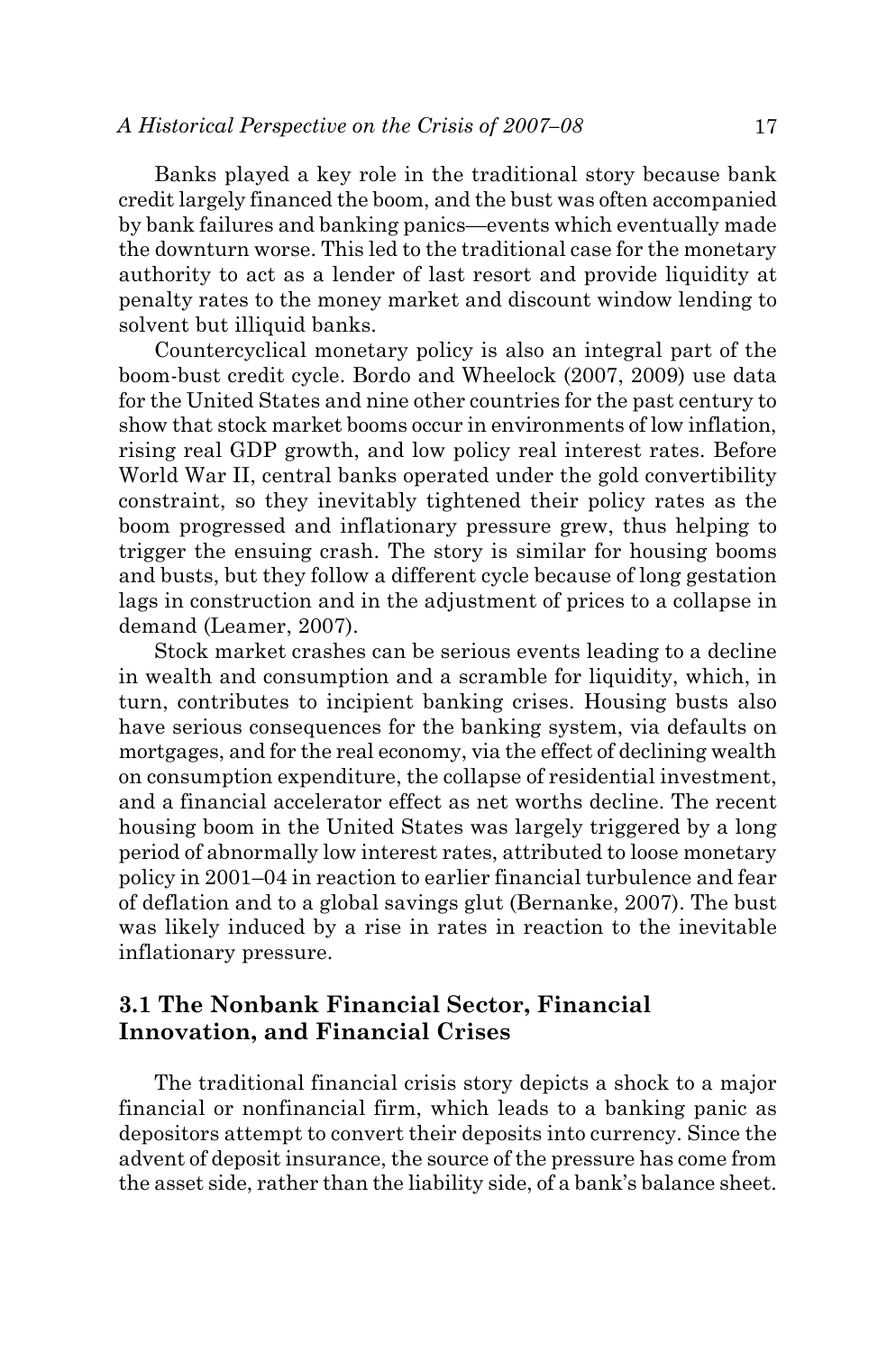One example is the Penn Central episode in 1970, when the collapse of the railroad led to a panic in the commercial paper market and triggered concern by the Fed that it would spill over into the banking system. The New York Federal Reserve responded by opening the discount window to the money center banks to freely discount nonfinancial firms based on the collateral of sound commercial paper. Other examples include the Latin American debt default of 1982, when many money center banks became close to insolvent until a massive rescue was orchestrated between the Fed and the IMF, and the collapse of the Long-Term Capital Management (LTCM) hedge fund in 1998, which also was perceived to be a threat to the banking system. LTCM was rescued when the New York Federal Reserve orchestrated a lifeboat operation by the New York banks. Historically, in 1763 a crisis in the market for bills of exchange spread from Amsterdam to Hamburg and, like LTCM, led to the failure of the principal player and many others (Schnabel and Shin, 2001). In each of these cases, the crisis broke in the nonbank financial sector and then spilled over or threatened to spill over into the banks, who were the ultimate creditors.

Many of the financial crises of the past involved financial innovation that increased leverage. The 1763 crisis was centered on the market for bills of exchange, Penn Central on the newly revived (in the 1960s) commercial paper market, the savings and loan crisis on the junk bond market, and LTCM on derivatives and hedge funds.

#### **3.2 Modern Twists**

Although there are many historical parallels to the current crisis, there are several unique differences. In the most recent episode, the financial innovation derived from the securitization of subprime mortgages and other loans has shifted risk away from the originating banks into mortgage-backed and other asset-backed securities, which bundle the risk of less stellar borrowers with more creditworthy ones and which were certified by the credit rating agencies as prime. These were absorbed by hedge funds in the United States and abroad and in the asset-backed commercial paper of the commercial and investment banks. As Rajan (2005) presciently argued, shifting the risk away from banks, which used to have the incentives to monitor their borrowers, to hedge funds and other institutions, which do not, increased overall systemic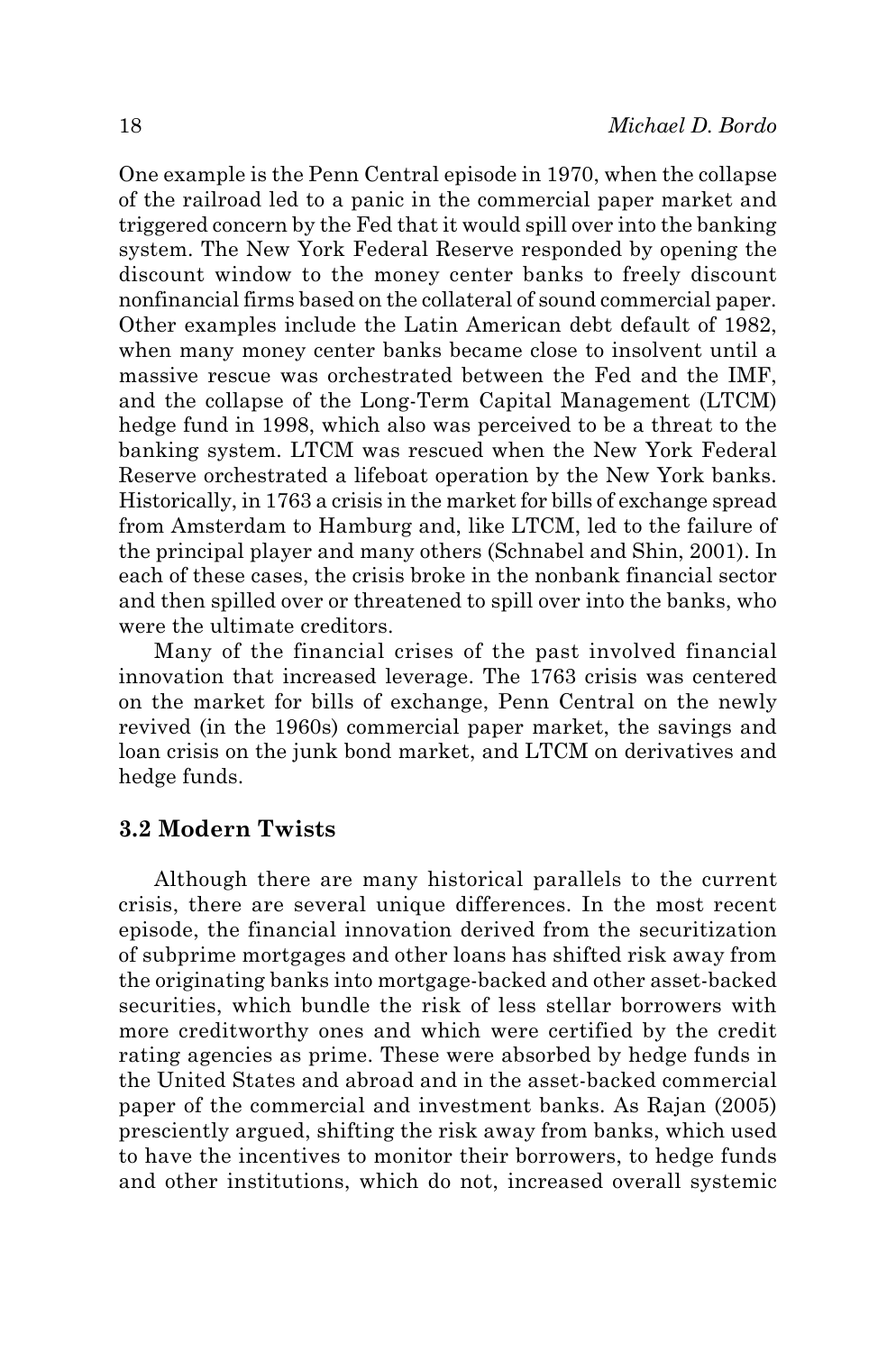risk by raising the risk of a much more widespread meltdown in the event of a tail event, as we have recently witnessed.

A key modern twist was the growth of the nonbank financial sector (a shadow banking system) that was not regulated by the central bank or covered by the financial safety net. According to Eichengreen (2008), its rapid growth was a consequence of the repeal in 1999 of the Depression era Glass-Steagall Act, which separated commercial from investment banking. These institutions held much lower capital ratios than traditional commercial banks and hence were considerably more prone to risk. When the crisis hit, they were forced to engage in major deleveraging involving the fire sale of assets into a falling market, which in turn lowered the value of their assets and those of other financial firms. A similar negative feedback loop occurred during the Great Depression (Friedman and Schwartz, 1963).

#### **4. Prospects for the Emerging Markets**

Financial crises have always had an international dimension, as Morgenstern (1959), Kindleberger (1978), and Bordo (1986) have shown. Contagion spreads quickly through asset markets, through international banking, and through the monetary standard. Stock market crashes and banking panics have often occurred in many countries within a few months of the original shock. A classic example is the Baring crisis of 1890, which started in Argentina and affected the rest of Latin America and other emerging countries of the time. It was triggered by central bank tightening in England, France, and Germany. This led to a series of sudden stops and current account reversals (Bordo, 2006) in the emerging countries and a number of banking crises and debt defaults. These events were echoed in the late 1990s (see Calvo and Talvi, 2005).

The current crisis was initially contained to the advanced countries, among which contagion was spread by the holding of opaque subprime mortgage derivatives in diverse banks in Europe and elsewhere and by the seizing up of the asset-backed (mortgagebacked) commercial paper market. Pressure then spilled over to the emerging markets, especially those who were highly indebted to the advanced countries, with high current account deficits and significant exposure to the advanced countries' boom, as in the case of Iceland, Hungary, and Ukraine (IMF, 2008, chap. 1). The IMF and the European Central Bank initiated rescues. Many of the Asian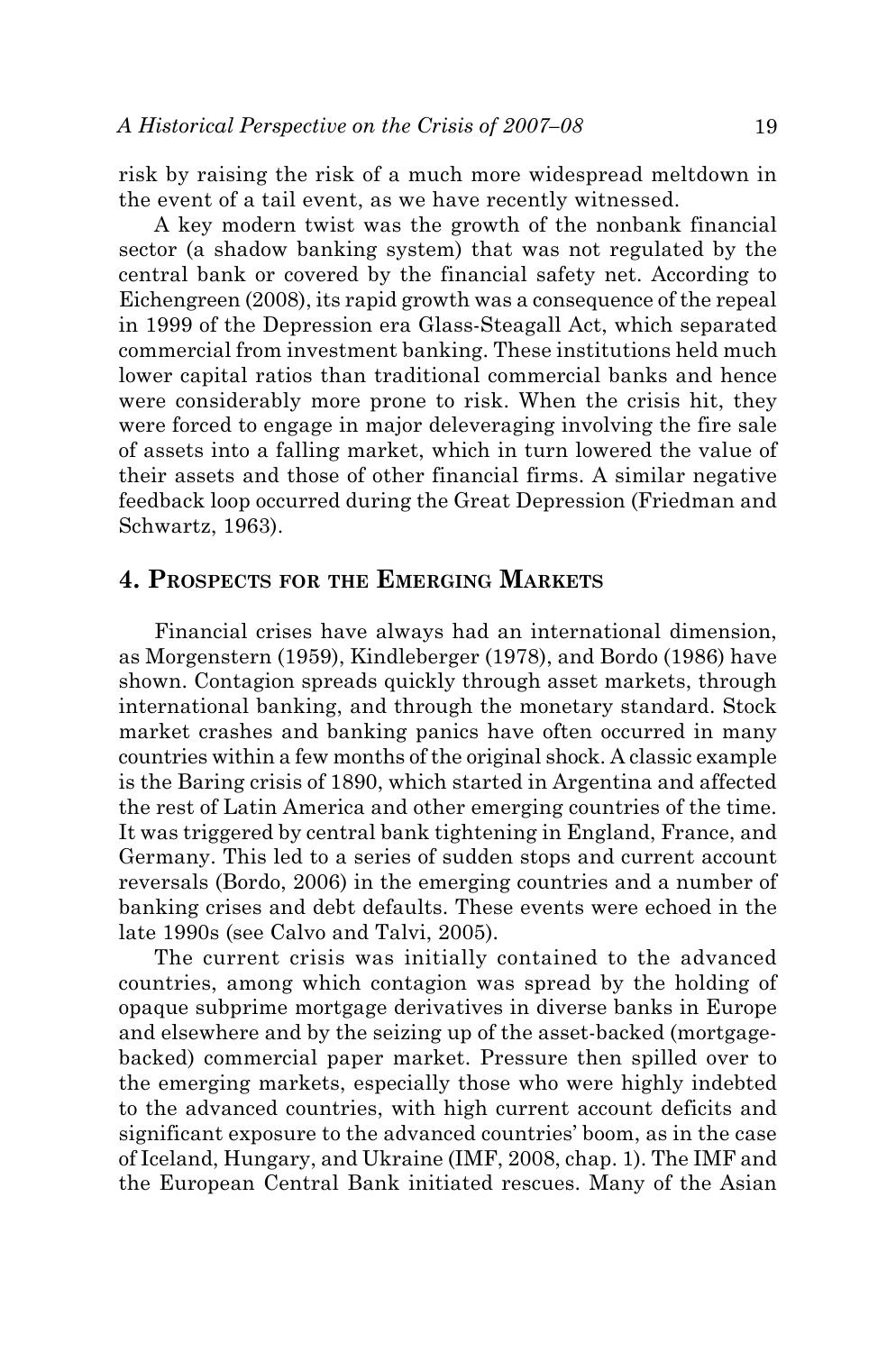countries (and some Latin American economies) have avoided the worst of the crisis, likely because of the precautionary measures many took in reaction to their meltdowns in the Asian crisis of 1997 (for example, the build up of large foreign exchange reserves and a reduction in their exposure to foreign borrowing). As the credit crunch continues and the recession in the United States and Europe plays out, the emerging economies that are exposed to foreign capital have been more strongly affected, as have countries that rely on exports to the United States and Europe.

# **5. Policy Lessons**

The crisis has implications for monetary policy on the key issues of liquidity, solvency, and the stability of the real economy. With respect to liquidity, the central banks reacted quickly in the Bagehot (1873) manner to deal with the freezing of the interbank markets in August 2007. The European Central Bank flooded the European money market with liquidity, as did the Fed in the U.S. market when it lowered the discount rate by 50 basis points. This suggests they heeded the first part of Bagehot's lesson to lend freely, but not quite the second part of lending at a penalty rate. The Bank of England followed a strict interpretation of Bagehot until mid-2007, by keeping its discount window open to all comers but at a penalty rate. The subsequent run on Northern Rock on 14 September led to a large infusion of central bank liquidity and the announcement of a temporary complete guarantee of all U.K. bank deposits. The run on Northern Rock very likely reflects not the failure of the Bank's lender-of-last-resort policy, but inadequacies in the United Kingdom's provision of deposit insurance, the ill-thought-out separation of financial supervision and regulation from the central bank and political pressure (Milne and Wood, 2008).

The pressure on the interbank market and liquidity in general increased during the winter of 2007–08. In March, with the Bear Stearns crisis, the Fed developed a series of new programs for access to the discount window, including the Term Auction Facility (TAF), the Term Security Lending Facility (TSLF), and the Primary Dealer Credit Facility (PDCF). Since March, the Fed has also expanded its liquidity provision to the commercial paper market.

These facilities reflected a change in the Fed's tactics. The change involved the provision of credit directly to the financial firms that the Fed deemed most in need of liquidity, as opposed to delivering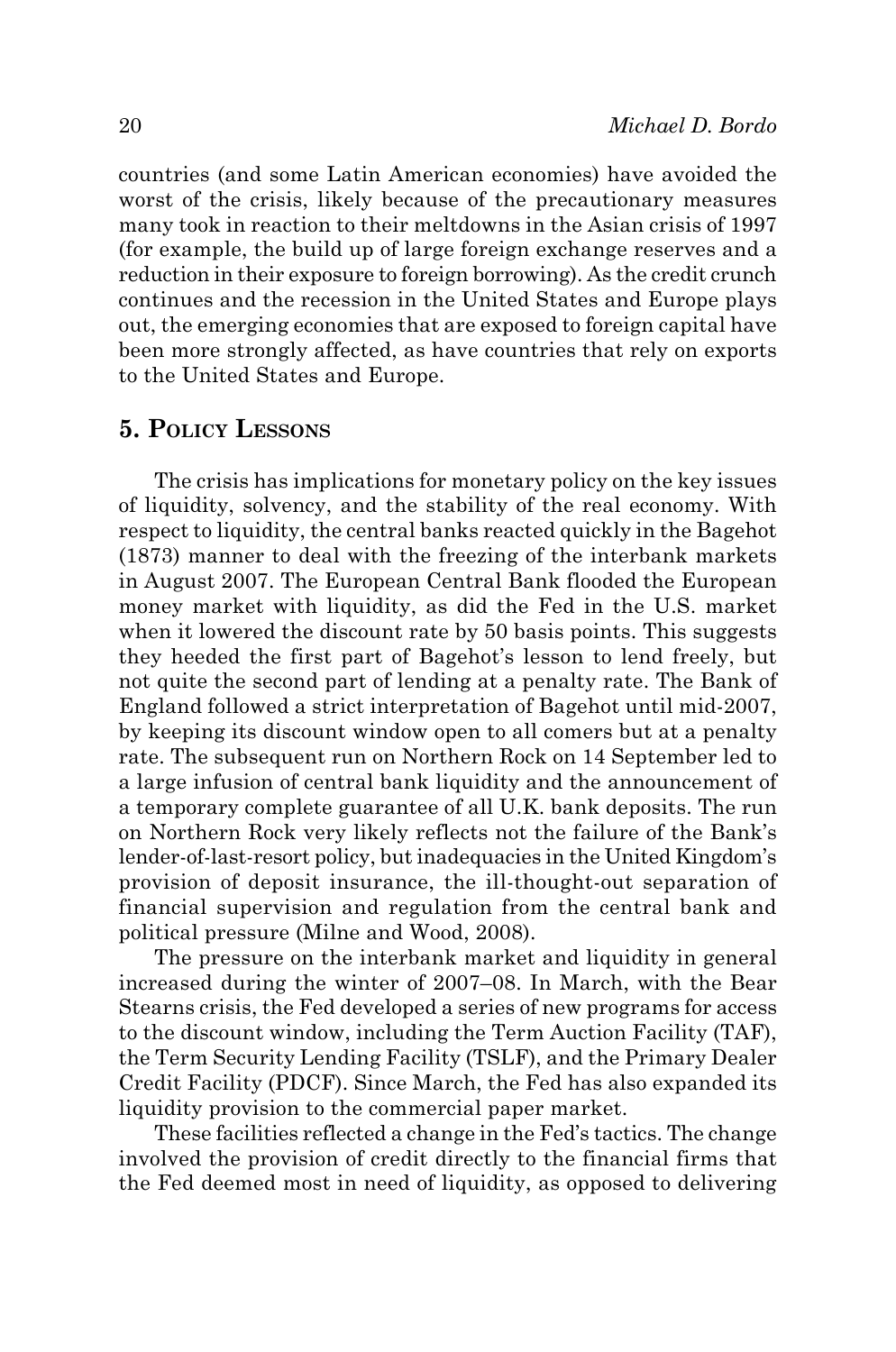liquidity directly to the market through open market purchases of Treasury securities and then letting the market distribute liquidity to individual firms. The choice of targeted lending instead of imperial liquidity provision by the market exposed the Fed to the temptation to politicize its selection of credit recipients. This raises the question of why this complicated method of providing liquidity has been introduced when the uncomplicated system of open market operations is available. A second question is why the Fed has reduced its holdings of government securities. This will make it impossible for the Fed to tighten monetary policy when it finally decides to combat a rise in the inflation rate, since the only way to tighten is to sell government securities. The mortgage-backed securities now on the Fed's balance sheet are not marketable.

With respect to solvency, the Fed and the other U.S. monetary authorities have engaged in a series of bailouts of incipient insolvent firms deemed too systemically connected to fail. These include Bear Stearns in March 2008, the GSEs in July, and AIG in September. Lehman Brothers was allowed to fail in September 2008 on the grounds that it was basically insolvent and not as systemically important as the others. One wonders whether the severe crisis in September–October 2008 could have been avoided if Bear Stearns had been allowed to fail. Had Bear Stearns simply been closed and liquidated, it is unlikely that more demand for Fed credit would have come forward. The fact that general creditors and derivative counterparties of Bear Stearns were fully protected by the merger of the firm with J.P. Morgan Chase had greater spillover effects on the financial services industry than would have been the case had the Fed appointed a receiver and frozen old accounts and payments as of the date of the appointment. Fewer public funds would have been subjected to risk. When Drexel Burnham Lambert was shut down in 1990, there were no spillover effects.

Furthermore assume, as the Fed argued at the time, that there would have been a crisis in March like the one that followed Lehman's failure in September. Would it have been as bad as the latter event? The moral hazard implications of bailing out Bear Stearns most probably led the remaining investment banks and other market players to follow riskier strategies than otherwise on the assumption that they also would be bailed out. This surely made the financial system more fragile than otherwise. Consequently, when the monetary authorities decided to let Lehman fail, the shock that ensued and the damage to confidence was much worse.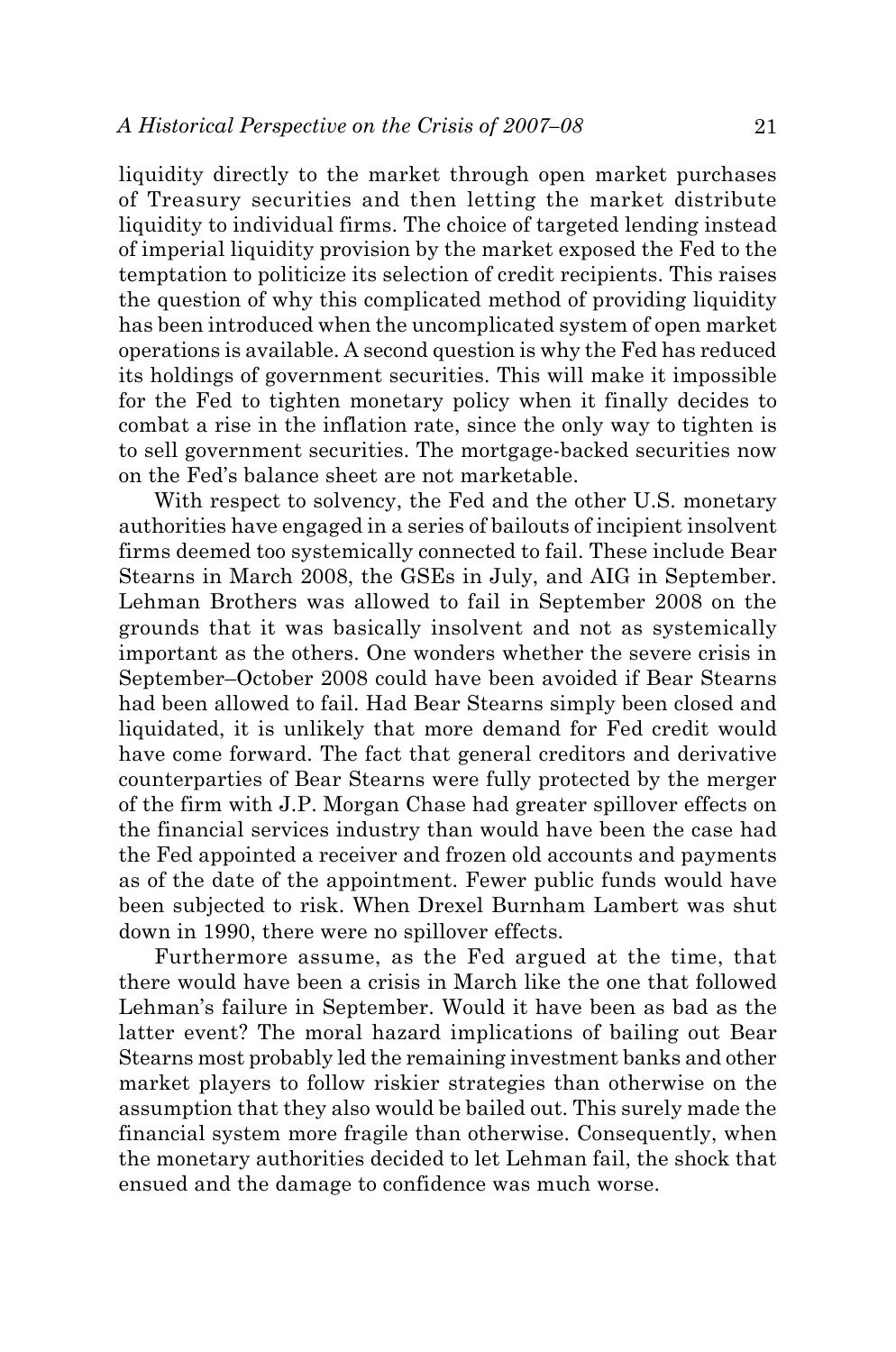The September 2008 crisis revealed that the deepest problem facing the financial system is solvency. The problem stems from the difficulty of pricing securities backed by a pool of assets, whether mortgage loans, student loans, commercial paper issues, or credit card receivables. Pricing securities based on a pool of assets is difficult because the quality of individual components of the pool varies, and an accurate price of the security cannot be determined unless each component is individually examined and evaluated. As a result, the credit market—confronted by financial firms whose portfolios are filled with securities of uncertain value, derivatives that are so complex the art of pricing them has not been mastered—is plagued by the inability to determine which firms are solvent and which are not. Lenders are unwilling to extend loans when they cannot be sure that a borrower is creditworthy. This serious shortcoming of the securitization process is responsible for the paralysis of the credit market.

The Fed was slow to recognize the solvency problem. It emphasized providing liquidity to the market when the problem was the market's uncertainty about the solvency of individual or sectoral financial firms. No financial market can function normally when basic information about the solvency of market participants is lacking. The securities that are the product of securitization are the root of the turmoil in financial markets, which began long before the housing market burst.

The Treasury's plan of 13 October 2008, based on the U.K. plan to inject capital into the banking system, seems likely to help solve this problem. However, it is not clear whether funds will be injected into insolvent banks or into solvent banks that are temporarily short of capital. If funds go to insolvent banks, this can only prolong the credit crunch.

There is ample historical precedent for the Treasury plan, including the RFC established by the Hoover administration in 1932. Under Roosevelt, it injected \$1.3 billion to 6,000 banks, which is equivalent to \$200 billion in equity today.<sup>1</sup> The RFC's efforts were hampered in 1932 by the publication of the list of banks raising capital. This led to runs on these banks and unwillingness by others to participate. The current Treasury plan also has precedent in the Swedish bank bailout of 1992 and Japan's long-delayed bailout in the late 1990s.

1. Richard Sylla, remarks on the NewsHour with Jim Lehrer, PBS, 15 October 2008.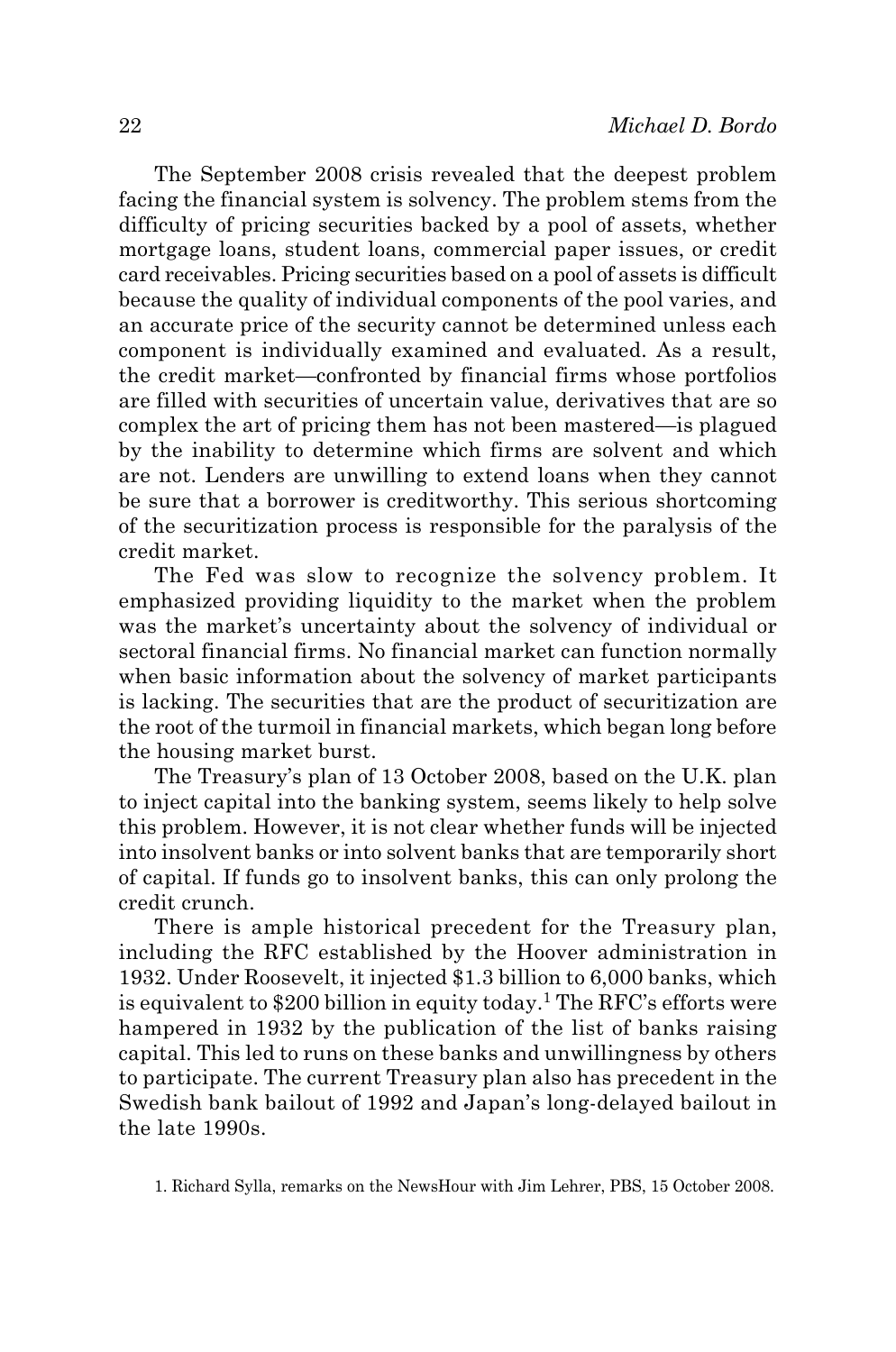With respect to the real economy, the Fed, with its dual mandate of price stability and high growth (full employment), did follow the correct policy in cutting the Funds rate as vigorously as it did. Considerable empirical and historical evidence suggests that credit crunches exacerbate recessions (see figures 1 and 2 and IMF, 2008, chap. 4). Given the Fed's dual mandate, the risk of recession following the credit crunch seems to be a reasonable rationale for a temporary easing of monetary policy. Once recovery is in sight and once inflationary expectations pick up, it behooves the Fed to return to its (implicit) inflation target.

Another lesson concerns whether the Fed should continue to follow its reactive policy to asset booms or move to a preemptive policy. The traditional view of monetary policy argues that central banks should act reactively and deal with the consequences for the financial system of an asset price boom after it has burst (Bernanke and Gertler, 2001). An alternative view argues that if an asset bubble (such as housing) is on the horizon, then the Fed should act preemptively to defuse it (Cecchetti and others, 2000). Bordo and Jeanne (2002) consider a circumstance in which the use of preemptive policy against the occurrence of a low probability event that could have catastrophic consequences, such as a national housing bust, can be welfare improving. Perhaps the recent events will convince the Fed to change its stance.

An additional lesson speculates on the genesis of the crisis. The recent financial crisis likely could have been avoided if the Fed had not provided as much liquidity as it did from 2001 to 2004. When no financial crisis occurred after Y2K, it promptly withdrew the massive infusion of liquidity it had provided. By contrast, when it later foresaw a series of shocks to the economy that might lead to financial crisis, such as the dot-com bust of 2001 and the 9/11 terrorist attack, it injected liquidity and then allowed the additional funds to remain in the money market when no financial crisis occurred. It also overreacted to the threat of deflation in 2003–04, which may have been of the good (productivity-driven) variety rather than the bad (recessionary) variety (Bordo and Filardo, 2005). If, following these events, the market had not been infused with so much liquidity for so long, then interest rates would not have been as low in recent years as they were and the housing boom may not have expanded as much as it did. Taylor (2007) thus suggests that interest rates in this period were, on average, considerably lower than would be the case based on his famous rule.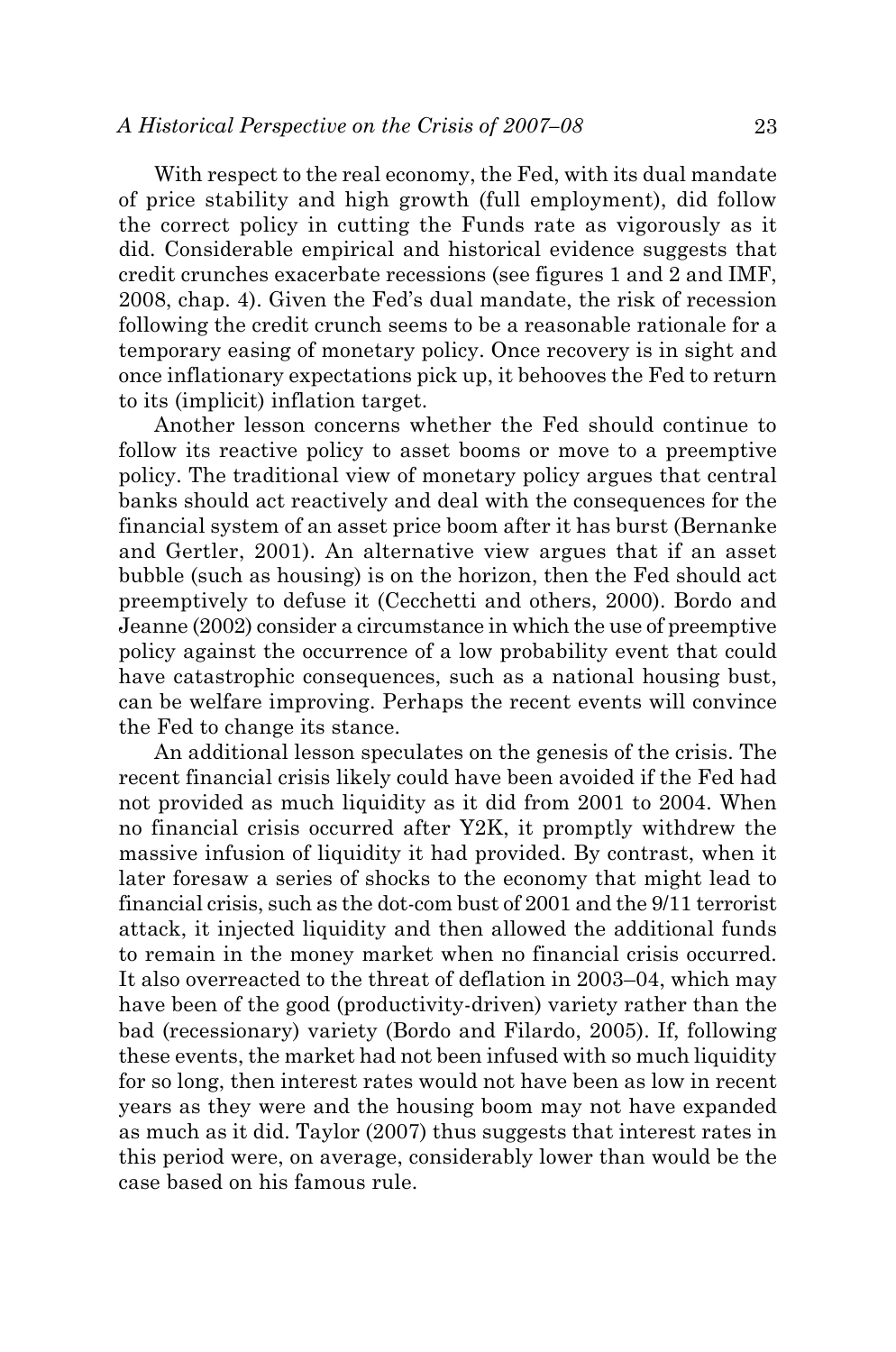#### **5.1 Some Less Gloomy Lessons from the Crisis**

Finally, there are some less gloomy lessons from the crisis. First is the compressed consolidation of the U.S. banking industry. Since the 1990s, the U.S. banking system has been slowly consolidating to take advantage of the removal of barriers to interstate banking and branch banking. Canada and most European countries went through this consolidation by mergers and acquisition in the late nineteenth and early twentieth centuries. Evidence suggests that the U.S. banking system historically was both less stable and less efficient than its Canadian counterpart (Bordo, Redish, and Rockoff, 1996). The recent crisis has forced mergers and exits, thereby facilitating the move to a banking system closer to those of the other advanced countries, characterized by a few very large banks. Many smaller banks will survive, however, because of the legacy of community banking with significant local social capital.

Second, the crisis is resolving issues raised by the Glass-Steagall act of 1933, which separated commercial from investment banking. Since the act was repealed in 1999, the more lightly regulated investment banks, with their advantage of lower capital requirements, competed successfully with the commercial banks, inducing the latter to increase leverage and move liabilities off their balance sheets. The resultant increase in risk contributed to the crisis. The demise of Bear Stearns and Lehman Brothers has forced the other investment banks to merge with major commercial banks, to come under the umbrella of the Fed and Federal Deposit Insurance Corporation safety nets. The creation of such universal banks has returned the United States to the system it had before Glass-Steagall and moves it closer to the banking systems in some European countries. Universal banks have a long history of stability and efficiency (Fohlin, 2007).

Third, the extension of the lender-of-last-resort function to include most types of collateral and most financial institutions seems to be following some of Bagehot's (1873) strictures on what the central bank should do in a panic. In describing what a Bank of England's director said about its actions in the crisis of 1825, Bagehot states that "we lent it by every possible means and in modes we never adopted before; we took in stock on security, we purchased Exchequer bills, we not only discounted outright, but we made advances on the deposits of bills of exchange to an immense amount, in short by every means consistent with the safety of the Bank, and we were not on some occasions over-nice. Seeing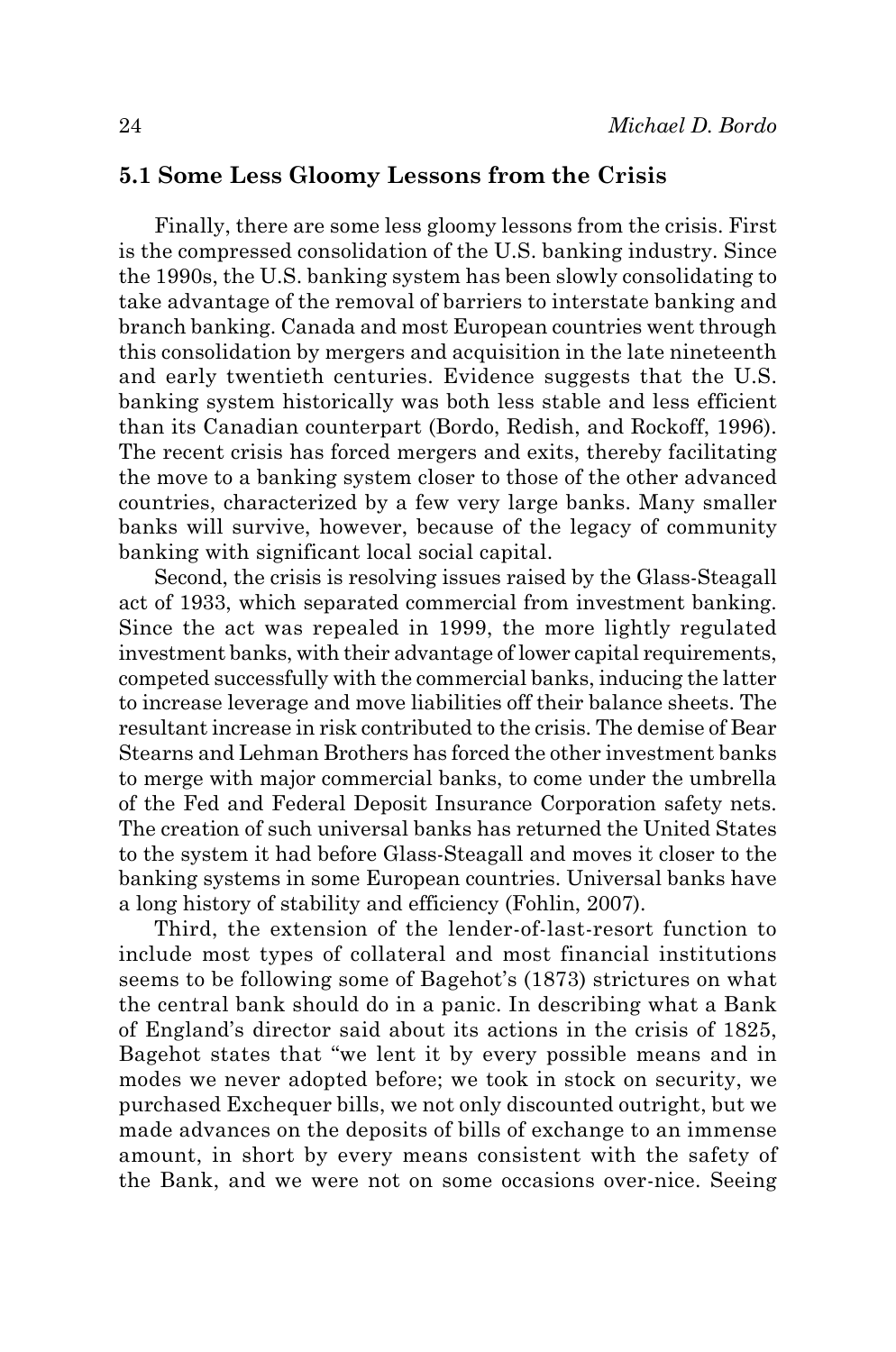the dreadful state in which the public were, we rendered every assistance in our power" (p. 52).

Finally, the monetary authorities in the United States and Europe responded quickly to resolve both the liquidity and solvency aspects of the crisis. This contrasts with the Great Depression, when the Fed did virtually nothing and it was up to Franklin D. Roosevelt and the Treasury to jump start the economy by devaluing the dollar in 1933 and purchasing gold thereafter. It also contrasts with the slow response of the Japanese authorities following the collapse of Japan's stock market and real estate bubbles.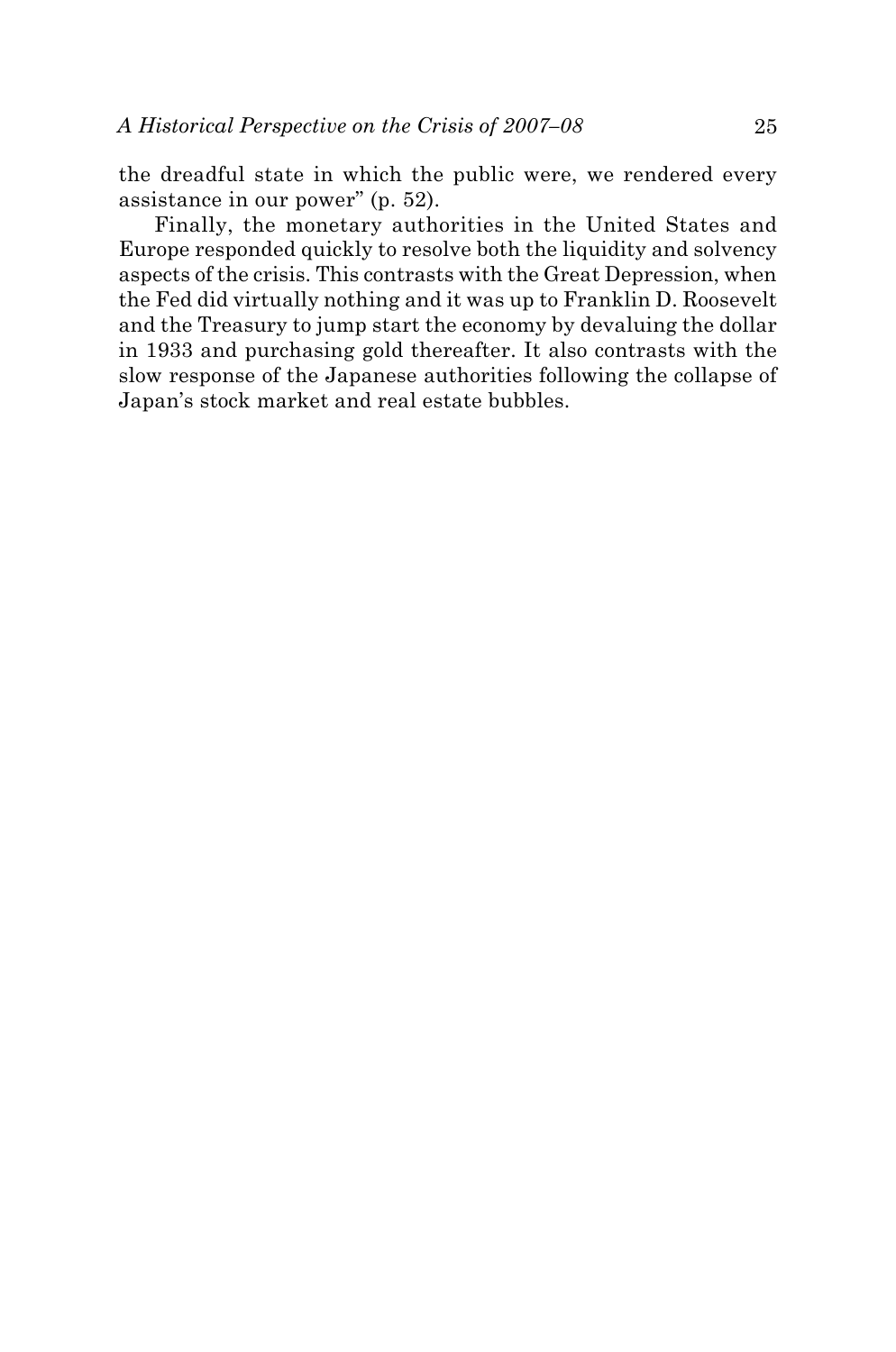#### **References**

- Bagehot, W. 1873. *Lombard Street: A Description of the Money Market*. London: H. S. King.
- Bernanke, B.S. 2007. "Global Imbalances: Recent Developments and Prospects." Bundesbank Lecture, 11 September. Berlin.
- Bernanke, B.S. and M.Gertler. 2001 "Should Central Banks Respond to Movements in Asset Prices?" *American Economic Review* 91(2): 253–57.
- Bordo, M.D. 1986. "Financial Crises, Banking Crises, Stock Market Crashes, and the Money Supply: Some International Evidence." In *Financial Crises and the World Banking System*, edited by F. Capie and G. Wood. London: MacMillan.
	- . 2006. "Sudden Stops, Financial Crises, and Original Sin in Emerging Countries: Déjà Vu?" Working paper 12393. Cambridge, Mass.: National Bureau of Economic Research.
- Bordo, M.D. and A. Filardo. 2005. "Deflation and Monetary Policy in a Historical Perspective: Remembering the Past or Being Condemned to Repeat It." *Economic Policy* 20(44): 799–844.
- Bordo, M.D. and O. Jeanne. 2002. "Boom-Busts in Asset Prices, Economic Instability, and Monetary Policy." Working paper 8966. Cambridge, Mass.: National Bureau of Economic Research.
- Bordo, M.D., A. Redish, and H. Rockoff. 1996. "The U.S. Banking System from a Northern Exposure: Stability versus Efficiency." *Journal of Economic History* 54(2): 325–41.
- Bordo, M.D. and D. Wheelock. 2007. "Stock Market Booms and Monetary Policy in the Twentieth Century." *Federal Reserve Bank of St. Louis Review* 89(2): 91–122.

. 2009. "When Do Stock Market Booms Occur? The Macroeconomic and Policy Environments of Twentieth Century Booms." In *The Origins and Development of Financial Markets and Institutions*, edited by J. Atack and L. Neal. Cambridge University Press.

- Calvo, G. and E. Talvi. 2005. "Sudden Stops, Financial Factors, and Economic Collapses in Latin America: Lessons from Argentina and Chile." Working paper 11153. Cambridge, Mass.: National Bureau of Economic Research.
- Cecchetti, S.B., H. Genberg, J. Lipsky, and S. Wadhwani. 2000. *Asset Prices and Central Bank Policy*. Geneva Report on the World Economy 2. Geneva: International Center for Monetary and Banking Studies and Center for Economic Policy Research.